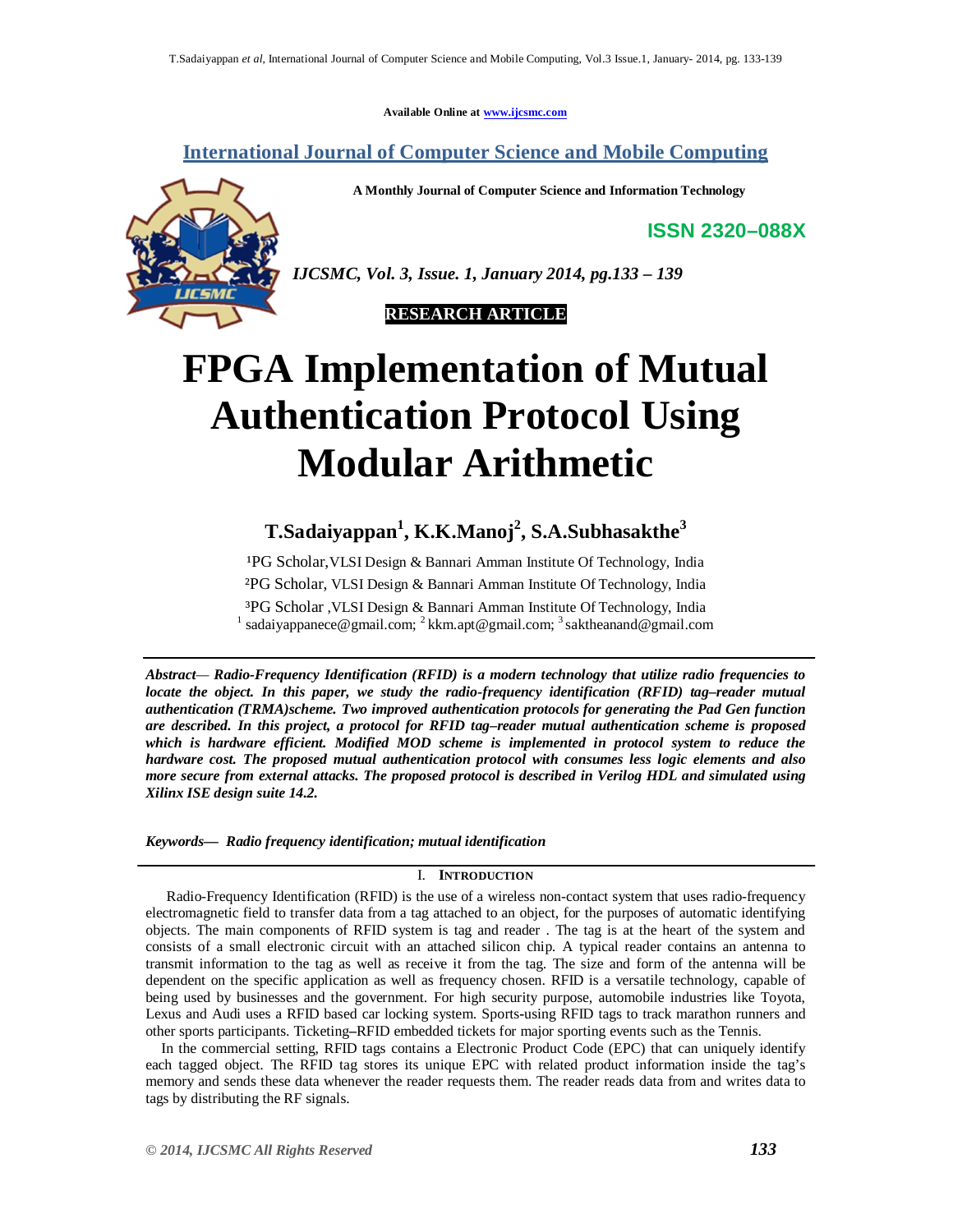#### II. **BACKGROUND AND RELATED WORK**

Generally, in RFID system access password is required before data are exchanged between a reader and a single tag. The access password is a 32 bit value stored in the tag's reserved memory. If this password is set, then the reader has to have the valid password before the tag will engage in a secured data exchange. These passwords can be used in activating kill commands to permanently shut down tags, as well as for accessing and relocking a tag's memory.

To codecover data or a password the reader first requests a random number from tag. The reader then performs a bitwise XOR of the data or password with this random number and transmits the cover-coded (also called cipher text) string to the tag. The tag uncovers the data or password by performing a bitwise XOR of the received cover-coded string with the original random number. In addition, the tag conforming to the EPC C1G2 standard can support only a 16-b PRNG and a 16-b CRC checksum that are used to detect errors in the transmitted data [2]. Fig. 1 describes the EPC global C1G2 communication step between a reader and a tag.

The EPC C1G2 specification provides little security [4], This makes RFID systems vulnerable to cloning attacks as well as password disclosure and information leakage [9]. Recently, Konidala *et al.* have pointed out the weakness in the EPCC1G2 reader-to-tag authentication protocol and proposed an alternative scheme. In the Konidala *et al.* [3] authentication scheme, as shown in Fig 3.1, the reader issues a Req\_RN command to the acknowledged tag. The tag then generates two 16 bit random numbers, namely,  $R_{T1}$  and  $R_{T2}$ , and backscatters them with its EPC to the reader. The reader forwards these messages to the manufacturer. The manufacturer matches the received EPC to retrieve the tag's Access Password (Apwd) and Kill Password (Kpwd) from the back-end database. The manufacturer then generates and stores two 16 bit random numbers, namely,  $R_{\text{M1}}$  and  $R_{M2}$ . The "Cover-Coded Passwords" for the 16 MSBs (CCPwdM1) and the 16 LSBs (CCPwdL1) are computed by the Padgen  $(R_{Ti}R_{Mi})$  function for  $i = 1, 2$ . CCPwdM1, CCPwdL1, and EPC along with four 16 bit random numbers, namely,  $R_{M1}$ ,  $R_{M2}$ ,  $R_{M3}$ , and  $R_{M4}$ , generated by the manufacturer are transmitted to the reader, which, in turn, forwards them to the tag for verification. To authenticate the tag, the tag generates another two random numbers  $R_{T3}$  and  $R_{T4}$  along with the received  $R_{M3}$  and  $R_{M4}$  used to compute CCPwdM2 and CCPwdL2 with the Padgen ( $R_{Ti}R_{Mi}$ ) function for  $i = 3$ , 4. CCPwdM2, CCPwdL2, and EPC along with two 16 bit random numbers, namely,  $R_{T3}$  and  $R_{T4}$ , are transmitted to the reader, which, in turn, forwards them to the manufacturer for verification.



Fig 1. EPC global C1G2 communication step between a reader and a tag

Researchers have shown that the Electronic Product Code (EPC) Class-1 Generation-2 (C1G2) specification has serious security problems. To overcome these weaknesses, some authors have proposed a specially designed pad generation (Padgen) function to improve security. The Padgen function is used to produce a cover-coding pad to mask the tag's access password before the data is transmitted.

In [1], the Padgen function is the key component in constructing the 16 bit pads to cover code the two 16 bit Access Password halves (ApwdM and ApwdL). The pad-generation function retrieves the individual bits of the Apwd and Kpwd from the memory locations by manipulating random numbers and concatenates these bits to form a 16 bit pad. A brief description of the Padgen function is provided in the following. Let us represent the 32 bit Apwd and Kpwd in binary (base 2) as in equation (1) and (2).

$$
A p w d = a_0 a_1 a_2 a_3 \dots a_{31} \tag{1}
$$

 $K$ pwd =  $k_0k_1k_2k_3$ …… $k_{31}$ (2)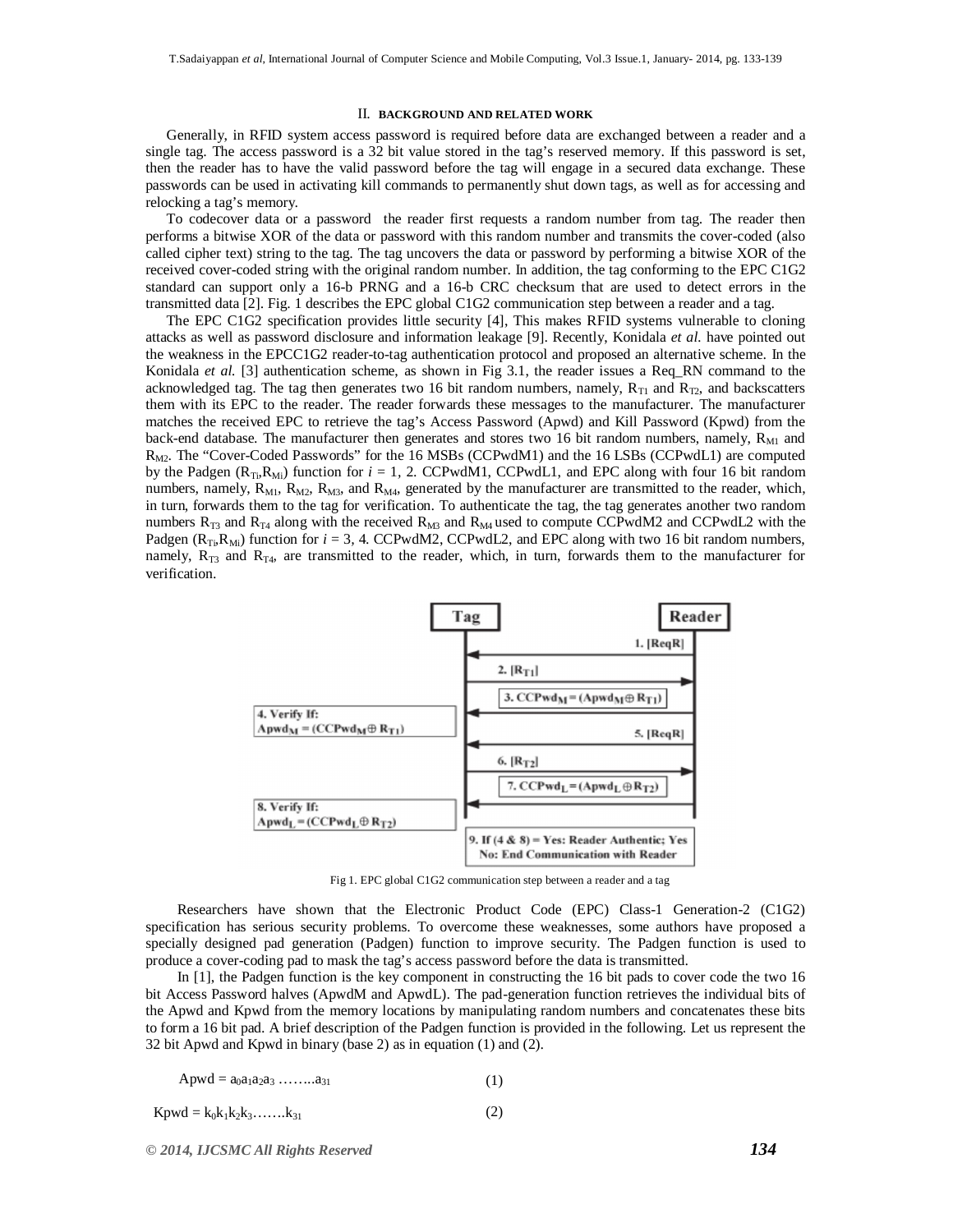The 16 bit random numbers  $R_{Tx}$  and  $R_{Mx}$  generated by the tag and manufacturer in hexadecimal (base 16) are in equation (3) and (4)

| $R_{Tx} = d_{t1}d_{t2}d_{t3}d_{t4}$ | (3) |
|-------------------------------------|-----|
| $R_{Mx} = d_{m1}d_{m2}d_{m3}d_{m4}$ | (4) |

Each digit of  $R_{Tx}$  and  $R_{Mx}$  is used to indicate a bit location in Apwd, and these bits are concatenated to form a 16 bit output in hexadecimal (base 16) representations as in equation (5).

Apwd –Padgen(R<sub>Tx</sub>, R<sub>Mx</sub>)

 $= a_{dt1}a_{dt2}a_{dt3}a_{dt4} \parallel a_{dt1+16}a_{dt2+16}a_{dt3+16}a_{dt4+16} \parallel a_{dm1}a_{dm2}a_{dm3}a_{dm4} \parallel a_{dm1+16}a_{dm2+16}a_{dm3+16}a_{dm4+16}$  $= d_{v1}d_{v2}d_{v3}d_{v4}$  $=$  R<sub>v</sub> (5)

The Padgen is again performed over Kpwd using the previously generated  $d_{v1}d_{v2}d_{v3}d_{v4}$  to indicate a bit location in Kpwd, and these bits are concatenated to form a 16 bit PAD.

The resulting PAD would then be expressed as in equation (6).

Kpwd – Padgen  $(d_{v1}d_{v2}d_{v3}d_{v4},R_{Tx})$ 

|                              | $= k_{dv1} k_{dv2} k_{dv3} k_{dv4}$    $k_{dv1+16} k_{dv2+16} k_{dv3+16} k_{dv4+16}$    $k_{dt1} k_{dt2} k_{dt3} k_{dt4}$    $k_{dt1+16} k_{dt2+16} k_{dt3+16} k_{dt4+16}$ |  |
|------------------------------|----------------------------------------------------------------------------------------------------------------------------------------------------------------------------|--|
| $= h_{p1}h_{p2}h_{p3}h_{p4}$ |                                                                                                                                                                            |  |
| $=$ PAD                      | (6)                                                                                                                                                                        |  |

Where  $h_{p1}h_{p2}h_{p3}h_{p4}$  is the hexadecimal (base 16) notation.

| $CCPWDM = Apwd_m \oplus PAD1$  | (7) |
|--------------------------------|-----|
| $CCPWDL = Aprod_1 \oplus PAD2$ | (8) |

The Equation (7) and (8) shows code cover password obtained by XOR operation performed between access password and pad functions.



Fig 2. Tag-reader authentication using the Xor or mod scheme

#### *A. XOR Scheme*

An improved version of the Padgen function based on Exclusive-OR operation[1]. Each PAD function is computed based on one set of  $(R_T, R_M)$ , which is transmitted in the open space. In contrast to the Padgen proposed and the present PAD function is computed based on one set of  $(R<sub>V</sub>, R<sub>W</sub>)$ , which is not transmitted openly. R<sub>V</sub> and R<sub>W</sub> are computed based on Apwd – Padgen (R<sub>T</sub>, R<sub>TM</sub>) and Apwd-Padgen (R<sub>TX</sub>, R<sub>T</sub>  $\oplus$  R<sub>M</sub>), respectively. PAD1 and PAD2 are then generated by Kpwd– Padgen (R<sub>V</sub>, R<sub>W</sub>) and Kpwd– Padgen (R<sub>V</sub>, R<sub>V</sub>  $\oplus$ w), respectively. The RV and RW values were calculated within the tags and readers. Therefore, an adversary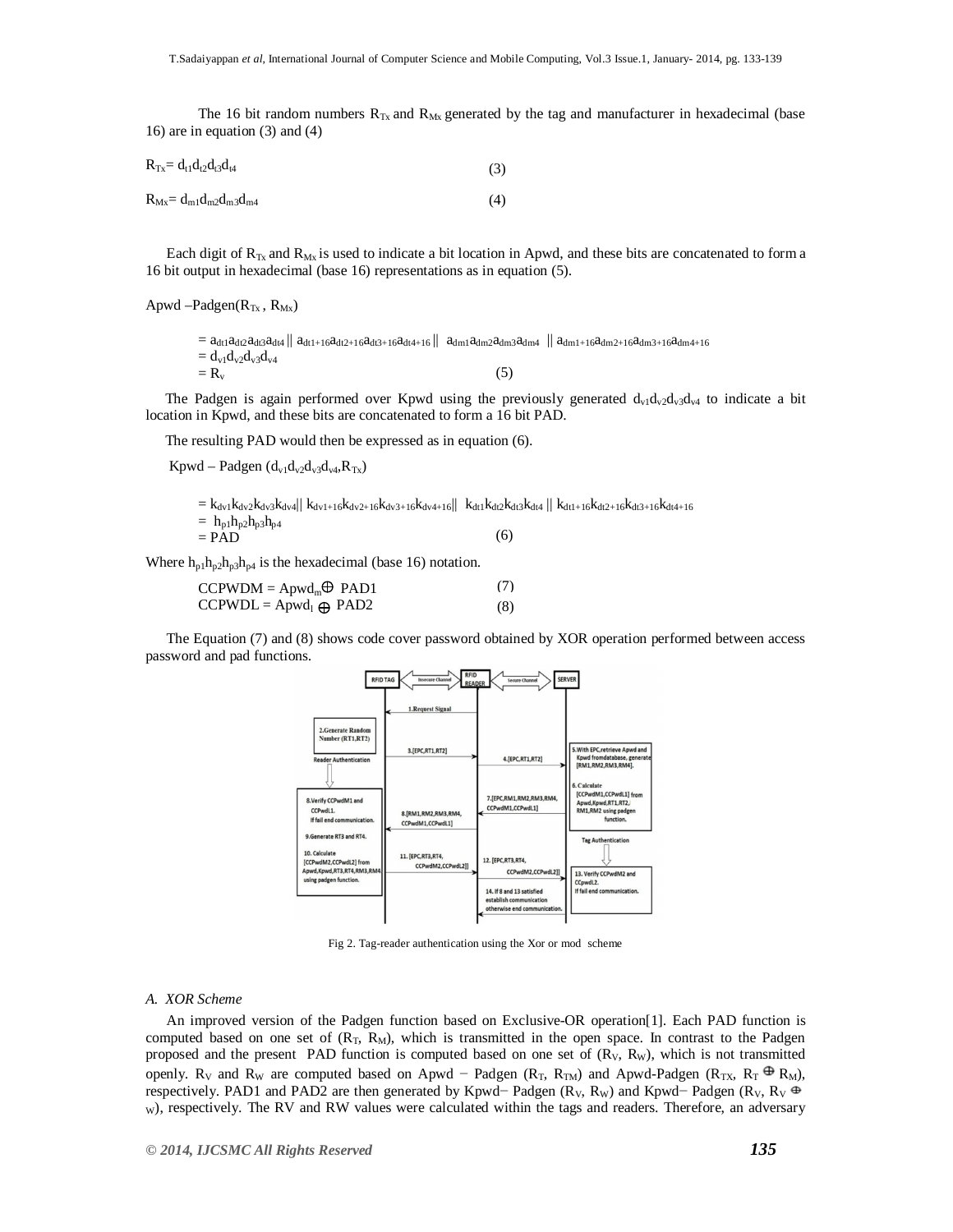would not be able to correlate all the bits in Apwdm and Apwdl. In this scheme requires less area but provides less security as compared mod scheme.

#### *B. MOD Scheme*

Modulo arithmetic<sup>[1]</sup> is used as another approach to generate the Padgen function because of the scheme's simplicity. Modulo arithmetic does not require carry or borrow operations. In computing hardware, the carry circuitry is a major part of arithmetic computation, and is a major contributor to speed limitations. The simplicity of modulo arithmetic allows several different approaches not available in the previous generation of Padgen function. These operations are done on modulo arithmetic based on mod 2. In modulo mathematics, the subtraction function is replaced by exclusive OR operation. The XOR-based division (no carry in addition or subtraction) consumes very small resources. The particular advantage of exclusive-OR operation is it can thus achieve low-cost hardware implementation of the Padgen function.

#### III. **PROPOSED METHOD**

The protocol consists of three main component's tag, reader and server or database. In the proposed protocol, each tag has an individual EPC, Password (PWD) and a common architecture (modified MOD Function) provided by manufacturer to encrypt PWD. The database has the information about EPC and PWD of all tags. It also has a common protocol architecture which is embedded in all tags.

#### *A. modulo 2<sup>n</sup>+1 Adder*

Designing a modulo  $(2^{n} + 1)$  adder[7] is a little bit tricker. Such an operator is useful in a wider range of application including for instance modulo  $(2^n + 1)$  multiplier for the IDEA block cipher. This mathematic operation is often performed in diminished-one number system, where a number x is represented by  $x = x-1$ and the number  $0$  is not used or treated as a special case. Fig 3 depict hardware operators performing the modulo  $(2^n + 1)$  addition according to this algorithm.

$$
(x' + y' + 1) \mod (2^{n} + 1)
$$
\n
$$
= \begin{cases}\nx' + y' & \text{if } x' + y' \ge 2^{n} \\
(x' + y') \mod 2^{n} \text{ if } x' + y' < 2^{n}\n\end{cases}
$$
\n
$$
= (x' + y' + \bar{c}_{o}) \mod 2^{n} \tag{9}
$$
\n
$$
\begin{array}{c}\nx'' + y'' \\
y'' + y'' \\
\hline\n\end{array}
$$
\n
$$
\begin{array}{c}\nx'' + y'' \\
y'' + y''' \\
\hline\n\end{array}
$$
\n
$$
\begin{array}{c}\nx'' + y'' \\
y''' + y''' \\
\hline\n\end{array}
$$
\n
$$
(x' + y' + 1) \mod m
$$

Fig 3. Modulo  $2<sup>n</sup>+1$  adder

Let us study the modulo  $(2^{n} + 1)$  addition of two numbers in normal representation[13]. The algorithms described in this paper returns the desired result increased by one. Nevertheless, this property facilitate the design of circuit and can be dealt with applications. The modulo  $(2^{n} + 1)$  addition is now defined by,

$$
(x + y + 1) \mod (2^{n} + 1)
$$
  
= 
$$
\begin{cases} 2^{n} & \text{if } x = 2^{n} \text{ and } y = 2^{n}, \\ (x + y) \mod 2^{n} + \bar{c}_{o} & \text{if } 0 \le x + y < 2^{n+1} \end{cases}
$$
 (10)

Mutual authentication protocol for RFID system has been proposed and analysis instead of padgen function a modified MOD scheme function are implemented in RFID tag-reader mutual authentication protocol system due to reduction in hardware cost and area. Experimental evaluation reveals that the proposed protocol with modified MOD scheme provides more security with less area and efficient than the earlier schemes.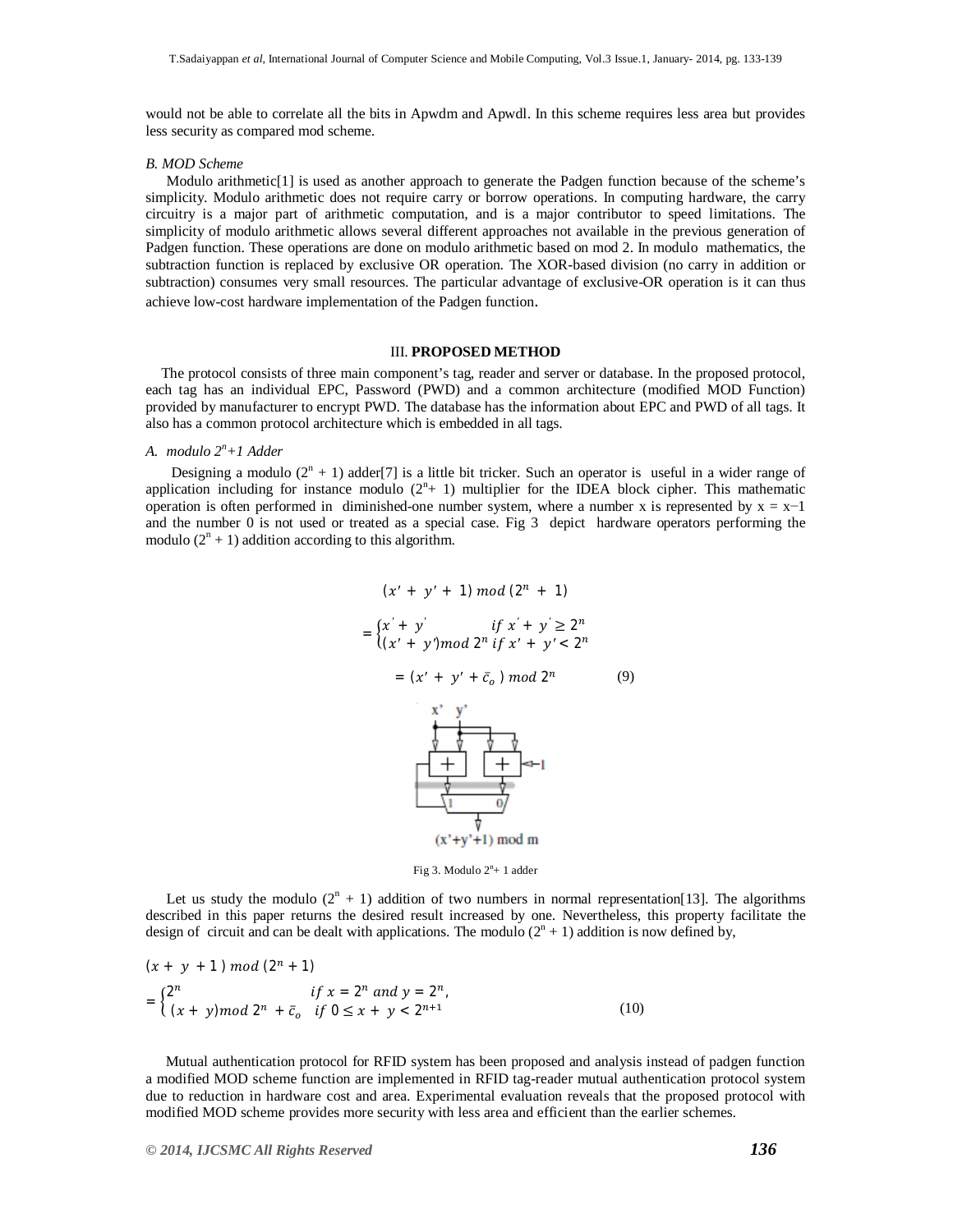#### *B. Modified Mod Scheme*

An improved version of the Padgen function based on  $2<sup>n</sup>+1$  modulo addition operation is proposed as follows:

 $R_T \oplus R_M = R_{TM}$ 

 $R_T \mod 2^{n+1}$   $R_M = R_c$ 

Apwd–Padgen( $R_c$ ,  $R_{TM}$ ) =  $d_{w1}$   $d_{w2}$   $d_{w3}$   $d_{w4}$  (Base 10)

$$
=R_{\rm W} \tag{11}
$$

(13)

(14)

 $R_{\text{Tm}}$  mod $(2^{n+1}) R_{\text{M1}} = R_f$ 

Apwd – Padgen  $(R_f, R_{TM}) = R_v$ (12)

Kpwd–Padgen( $R_V$ , $R_W$ ) =  $h_{q1}$   $h_{q2}$   $h_{q3}$   $h_{q4}$ 

$$
= \rm{PDA}_1
$$

 $R_V \oplus R_W = R_{VW}$ 

 $= d_{s1} d_{s2} d_{s3} d_{s4}$ 

### Kpwd− Padgen ( $R_V$ ,  $R_{VW}$ ) = PDA<sub>2</sub>

Each PAD function is computed based on one set of  $(R_T, R_M)$ , which is transmitted in the open space. In contrast to the Padgen proposed and the present proposed PAD function is computed based on one set of  $(R<sub>V</sub>,$  $R_W$ ), which is not transmitted openly.  $R_V$  and  $R_W$  are computed based on results of  $2^{n+1}$  modulo addition applied to Apwd – Padgen (R<sub>c</sub>, R<sub>T</sub>  $\overline{\Phi_M}$ ) and Apwd-Padgen (R<sub>c</sub>, R<sub>T</sub>  $\overline{\Phi_R}$ ), respectively. PAD1 and PAD2 are then generated by Kpwd− Padgen ( $R_V$ ,  $R_W$ ) and Kpwd− Padgen ( $R_V$ ,  $R_{VW}$ ), respectively. The RV and RW values were calculated within the tags and readers. Therefore, an adversary would not be able to correlate all the bits in Apwdm and Apwdl.

#### IV. **RESULTS AND DISCUSSION**

Xilinx ISE is a set of tools integrated into a single user interface called the "Project Navigator". The main goal of the tools is the capture and verification of design information targeted at a programmable logic implementation.

The proposed RFID mutual authentication protocol is described using structural Verilog HDL to produce gate level net list and synthesized using Xilinx ISE design suite 14.2 tool. Here different RFID tag-reader authentication protocol namely Konidala Scheme, modified scheme, Xor scheme, MOD scheme, Modified MOD scheme are considered for comparison in terms of Logic elements, Delay. Figure 4 shows that simulation output of the Modified MOD scheme.

| <b>Name</b>              | Value    | 2,170,632 ps      | 2,170,633 ps      | 2,170,634 ps | 2,170,635 ps           | 2,170,636 ps      |
|--------------------------|----------|-------------------|-------------------|--------------|------------------------|-------------------|
| pad_one[15:0]<br>a.<br>▶ | 4f0f     | 9f5f              | c0cc              |              | 646c                   |                   |
| pad_two[15:0]<br>м       | 4£37     | 9ffb              | coBf              |              | 647f                   |                   |
| ccpwdm[15:0]<br>ж        | 5d3b     | 8d6b              | d2f8              |              |                        | 7658              |
| ccpwdl[15:0]<br>м        | 194f     | c983              | 9647              |              |                        | 32 <sub>D7</sub>  |
| $p$ apwd[31:0]           | 12345678 |                   |                   | 12345678     |                        |                   |
| kpwd[31:0]               | abcdef01 |                   |                   | abcdef01     |                        |                   |
| a clk                    |          |                   |                   |              |                        |                   |
| rst                      |          |                   |                   |              |                        |                   |
| bal[15:0]<br>м           | d351     | da6a              | b444              |              | <b>69<sub>b</sub>8</b> |                   |
| rm[15:0]                 | 2318     | 2463              | <b>48</b> :6      |              | 91Bc                   |                   |
| rt[15:0]                 | f049     | fe09              | fc12              |              |                        | <b>f824</b>       |
| $r$ rw $[15:0]$          | 2662     | 3870              | d855              |              |                        | 30 <sub>2</sub> 4 |
| V(15:0)                  | 3062     | 8270              | aa55              |              |                        | 50 <sub>2</sub> 4 |
| rc[15:0]                 | 125f     | 216a              | <b>43d6</b>       |              | 88be                   |                   |
| rf[15:0]                 | 076a     | 60 <sub>2</sub> b | c158              |              | 83b3                   |                   |
| balon[15:0]              | 1600     | ba00              | 72 <sub>D</sub> o |              | 60 <sub>D</sub> o      |                   |
| $a$ ra $(7:0)$           | 12       | 21                | 43                |              | 8 <sub>B</sub>         |                   |
| <b>ELE</b>               |          | ÷                 |                   |              |                        |                   |

Fig 4. Simulation result of modified mod scheme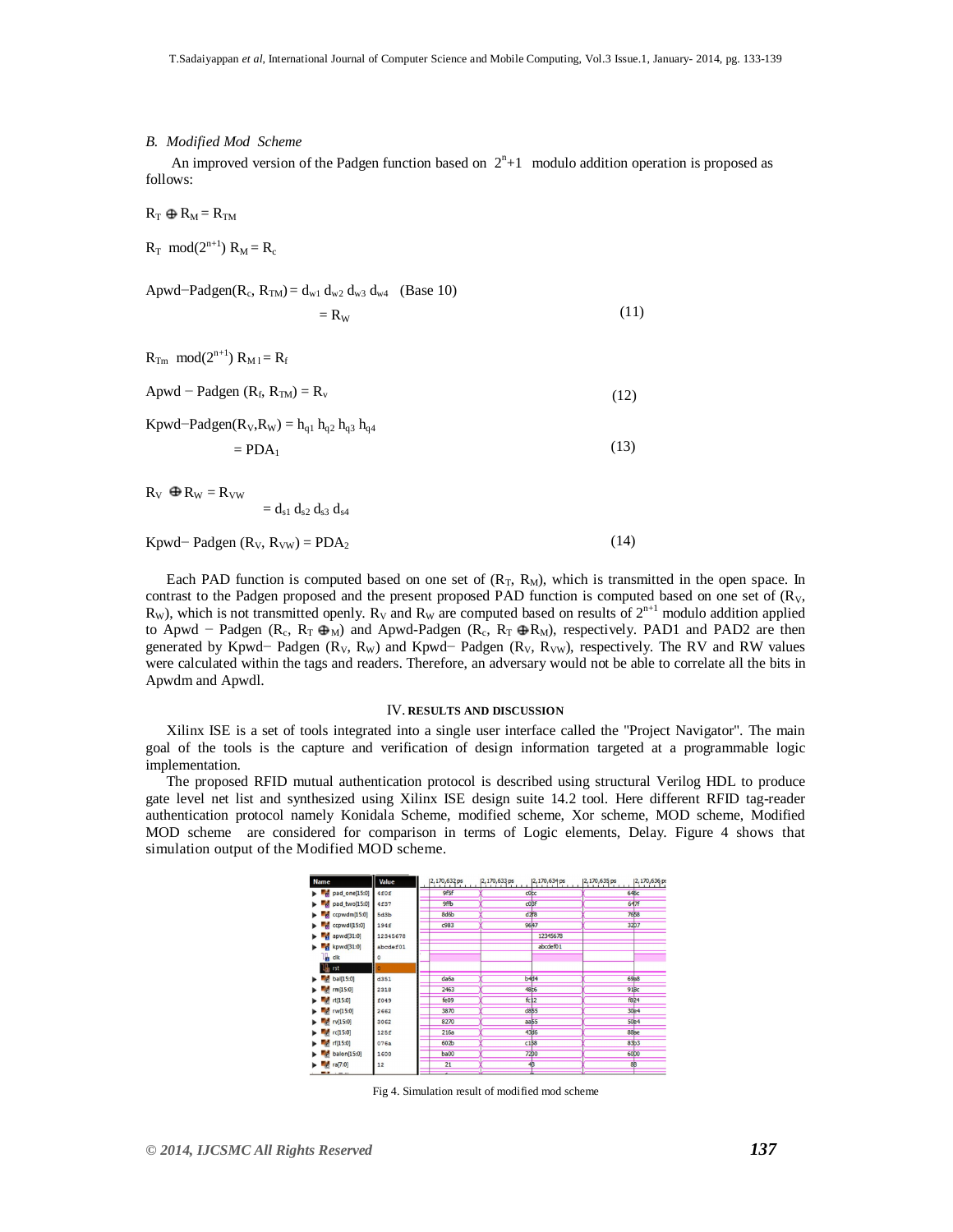#### *A. Area and Delay Analysis*

Comparison of Logic Elements and Register Count of Proposed Protocol with Previous Approaches. The logical element requirement to perform a single time Padgen, Modified MOD function is synthesized and result has been measured. Each protocol may utilize the function eight times to complete a single authentication process. The Number of Slice Registers elements of Modified MOD scheme and number of transition required to complete a function is less compared to other functions. From the synthesis results in Table I, it is shown that the logical elements of the proposed protocol are low. The reason for increased number of transitions is that, it needs to be updating the value for each iteration by performing some logical operation after each authentication process. Protocol uses a padgen function to encrypt the password since padgen function consumes more logic elements which increases the hardware cost.

| <b>Parameter</b>                      | Konidala[3]                                                                 | XOR Scheme [1]                                                                 | <b>MOD Scheme</b><br>$[1]$                                            | <b>Proposed</b>                                                        |
|---------------------------------------|-----------------------------------------------------------------------------|--------------------------------------------------------------------------------|-----------------------------------------------------------------------|------------------------------------------------------------------------|
| Number of Slice<br>Registers          | 32                                                                          | 32                                                                             | 42                                                                    | 32                                                                     |
| Number of Slice LUTs                  | 162                                                                         | 322                                                                            | 986                                                                   | 426                                                                    |
| Number of LUT Flip<br>Flop pairs used | 177                                                                         | 348                                                                            | 975                                                                   | 452                                                                    |
| Delay $(ns)$                          | 9.493ns<br>Logic 4.849ns Route<br>4.644 ns<br>Logic $51.1\%$<br>Route 48.9% | 11.514ns<br>Logic $5.906$ ns<br>Route 5.608ns<br>Logic $51.3\%$<br>Route 48.7% | 31.80<br>Logic $8.35$<br>Route 23.45<br>Logic $26.3\%$<br>Route 73.7% | 17.276<br>Logic $6.33$<br>Route 10.94<br>Logic $36.6\%$<br>Route 63.4% |
| Hardware<br>Implementation            | N <sub>0</sub>                                                              | <b>Yes</b>                                                                     | <b>Yes</b>                                                            | Yes                                                                    |
| Security                              | Less                                                                        | Average                                                                        | High                                                                  | High                                                                   |

TABLE I. Comparison of Area And Delay Estimation of Proposed Protocol with Earlier Schemes

Mutual authentication protocol for RFID system has been proposed and its simulation, implementation results has been analyzed. From this analysis instead of padgen function a modified MOD scheme function are

implemented in RFID tag-reader mutual authentication protocol system due to reduction in hardware cost and area. Experimental evaluation reveals that the proposed protocol with modified MOD scheme provides more security with less area than the earlier schemes.

#### V**. CONCLUSION**

In this work, VLSI implementation of an efficient RFID mutual authentication protocol and Modified algorithm is proposed whose functionality is described in Verilog hardware description language. Modified MOD functions were examined for the tag-reader mutual authentication protocol in the RFID system environment. The proposed RFID tag-reader mutual authentication protocol has been simulated in Xilinx ISE Design Suite 14.2. In addition to that the proposed protocol outperform than the earlier schemes in terms of area.

#### **REFERENCES**

- [1] Yu-Jung Huang, Wei-Cheng Lin and Hung-Lin Li, "Efficient Implementation of RFID Mutual Authentication Protocol", IEEE Transactions on Industrial Electronics, vol.59, no.12, december 2012.
- [2] Peris-Lopez P, Lim T.L, and Li T., "Providing stronger authentication at a low cost to RFID tags operating under the EPC global framework", in Proc. IEEE/IFIP Int. Conf. EUC, Vol. 2, pp. 159–166,april 2008.
- [3] Konidala D.M., and Kim K., "A Simple and Cost effective RFID Tag-Reader Mutual Authentication Scheme", in Proc. Int. Conf. on RFID Sec, pp. 141-152, july 2007.
- [4] Peris-Lopez.P, Hernandez-Castro J.C., Estevez-Tapiador J.M., and Ribagorda A ,"An Efficient Mutual Authentication Protocol for Low- Cost RFID Tags", Proceedings OTM Federated Conference and Workshop, 2006.
- [5] Mark Goresky and Andrew M. Klapper, "Fibonacci and Galois Representations of Feedback-with-Carry Shift Registers", IEEE Transactions on Information Theory, Vol. 48, No. 11, pp. 2826-2836,2006.